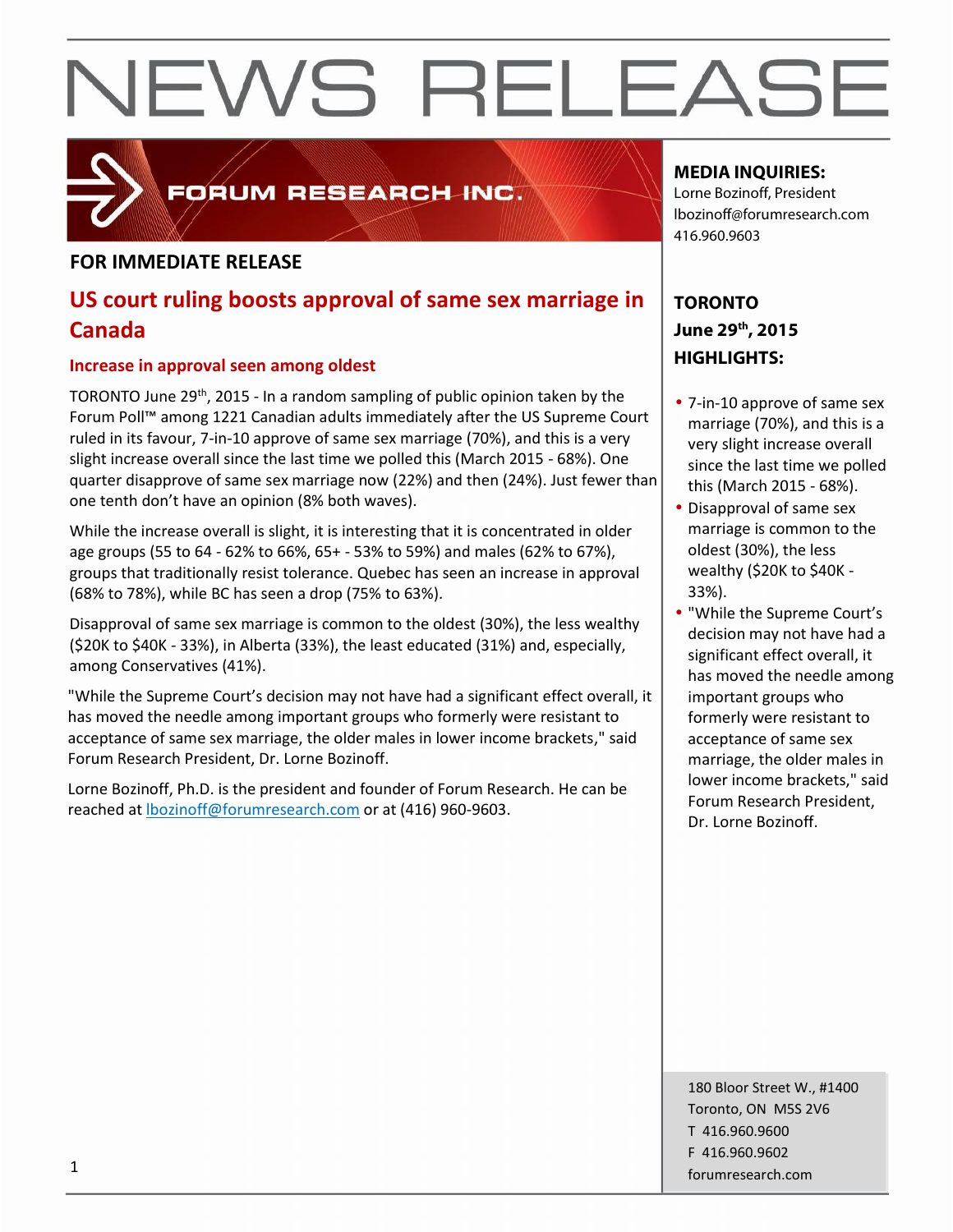# NEWS RELEASE

### **Methodology**

The Forum Poll™ was conducted by Forum Research with the results based on an interactive voice response telephone survey of 1221 randomly selected Canadians 18 years of age or older. The poll was conducted on June 28-29<sup>th</sup>, 2015.  $\vert$ 

FORUM RESEARCH INC.

Results based on the total sample are considered accurate +/- 3%, 19 times out of 20. Subsample results will be less accurate. Margins of error for subsample (such as age, gender) results are available at www.forumresearch.com/samplestim.asp

Where appropriate, the data has been statistically weighted by age, region, and other variables to ensure that the sample reflects the actual population according to the latest Census data.

This research is not necessarily predictive of future outcomes, but rather, captures opinion at one point in time. Forum Research conducted this poll as a public service and to demonstrate our survey research capabilities. Forum houses its poll results in the Data Library of the Department of Political Science at the University of Toronto.

With offices across Canada and around the world, 100% Canadian-owned Forum Research is one of the country's leading survey research firms. This Forum Poll™and other polls may be found at Forum's poll archive at www.forumresearch.com/polls.asp

#### *Same Sex Marriage Approval - Trending*

| %                 |      | June 29th, 2015 March 14th, 2015 |  |  |  |
|-------------------|------|----------------------------------|--|--|--|
| Sample            | 1221 | 1370                             |  |  |  |
| Approve           | 70   | 68                               |  |  |  |
| <b>Disapprove</b> | 22.  | 24                               |  |  |  |
| Don't know        |      |                                  |  |  |  |

#### **MEDIA INQUIRIES:**

Lorne Bozinoff, President lbozinoff@forumresearch.com 416.960.9603

**TORONTO June 29th, 2015**

180 Bloor Street W., #1400 Toronto, ON M5S 2V6 T 416.960.9600 F 416.960.9602 forumresearch.com 2